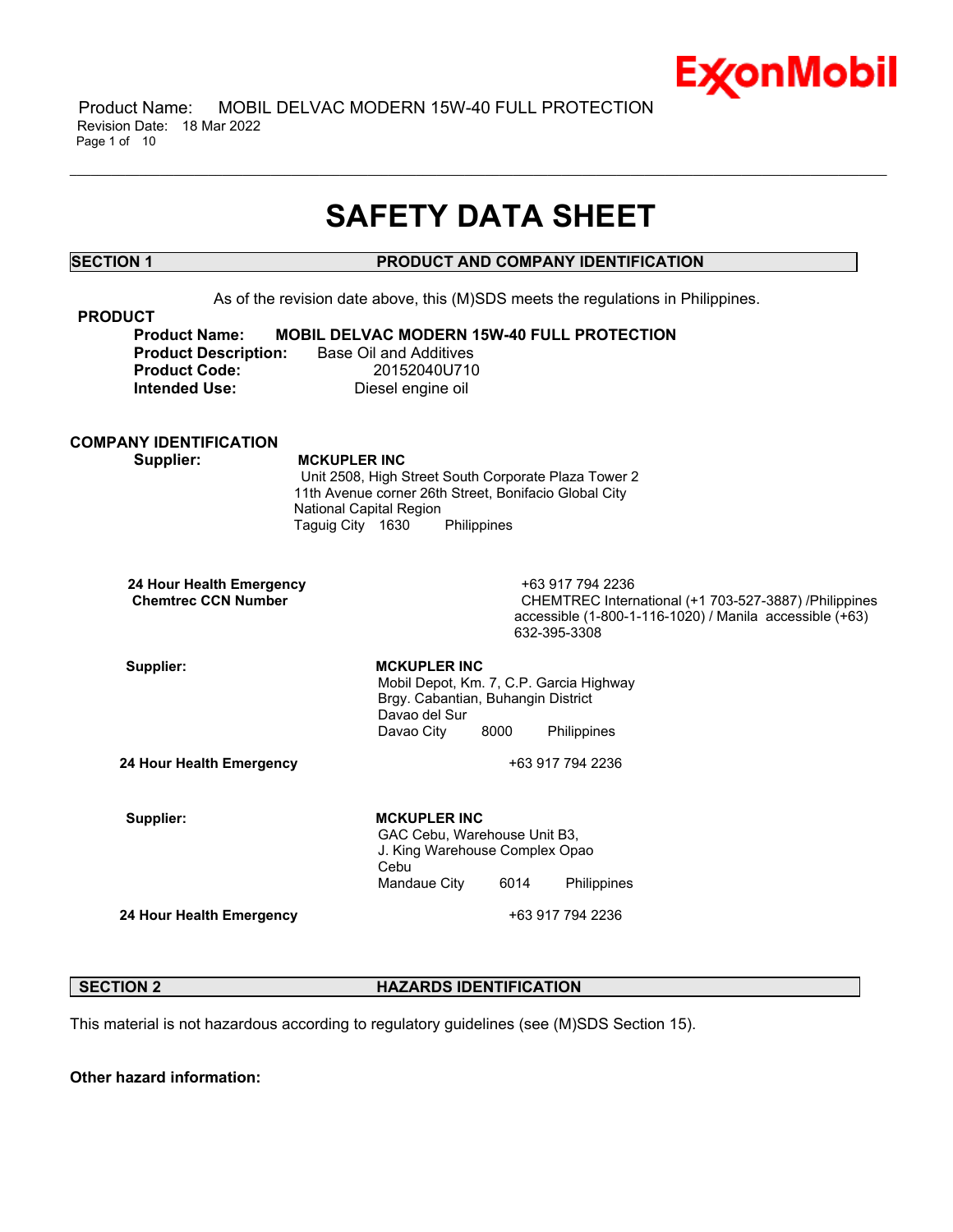

 Product Name: MOBIL DELVAC MODERN 15W-40 FULL PROTECTION Revision Date: 18 Mar 2022 Page 2 of 10

## **PHYSICAL / CHEMICAL HAZARDS**

No significant hazards.

### **HEALTH HAZARDS**

High-pressure injection under skin may cause serious damage. Excessive exposure may result in eye, skin, or respiratory irritation.

\_\_\_\_\_\_\_\_\_\_\_\_\_\_\_\_\_\_\_\_\_\_\_\_\_\_\_\_\_\_\_\_\_\_\_\_\_\_\_\_\_\_\_\_\_\_\_\_\_\_\_\_\_\_\_\_\_\_\_\_\_\_\_\_\_\_\_\_\_\_\_\_\_\_\_\_\_\_\_\_\_\_\_\_\_\_\_\_\_\_\_\_\_\_\_\_\_\_\_\_\_\_\_\_\_\_\_\_\_\_\_\_\_\_\_\_\_\_

## **ENVIRONMENTAL HAZARDS**

No significant hazards.

**NOTE:** This material should not be used for any other purpose than the intended use in Section 1 without expert advice. Health studies have shown that chemical exposure may cause potential human health risks which may vary from person to person.

# **SECTION 3 COMPOSITION / INFORMATION ON INGREDIENTS**

This material is defined as a mixture.

#### **Hazardous Substance(s) or Complex Substance(s) required for disclosure**

| <b>Name</b>                                        | CAS#         | <b>Concentration*</b> | <b>GHS Hazard Codes</b>         |
|----------------------------------------------------|--------------|-----------------------|---------------------------------|
| <b>ALKYL PHENOL</b>                                | 125643-61-0  | 1 - < 5%              | H413                            |
| IC14-16-18 ALKYL PHENOL                            | Confidential | $0.1 - 5.1\%$         | H317, H373                      |
| <b>SOLVENT DEWAXED HEAVY PARAFFINIC DISTILLATE</b> | 64742-65-0   | $1 - 5\%$             | H <sub>304</sub>                |
| <b>ZINC ALKYL DITHIOPHOSPHATE</b>                  | 113706-15-3  | $0.1 - 5.1\%$         | H303, H315, H318, H401,<br>H411 |

\* All concentrations are percent by weight unless material is a gas. Gas concentrations are in percent by volume.

# **SECTION 4 FIRST AID MEASURES**

# **INHALATION**

Remove from further exposure. For those providing assistance, avoid exposure to yourself or others. Use adequate respiratory protection. If respiratory irritation, dizziness, nausea, or unconsciousness occurs, seek immediate medical assistance. If breathing has stopped, assist ventilation with a mechanical device or use mouth-to-mouth resuscitation.

# **SKIN CONTACT**

Wash contact areas with soap and water. If product is injected into or under the skin, or into any part of the body, regardless of the appearance of the wound or its size, the individual should be evaluated immediately by a physician as a surgical emergency. Even though initial symptoms from high pressure injection may be minimal or absent, early surgical treatment within the first few hours may significantly reduce the ultimate extent of injury.

# **EYE CONTACT**

Flush thoroughly with water. If irritation occurs, get medical assistance.

# **INGESTION**

First aid is normally not required. Seek medical attention if discomfort occurs.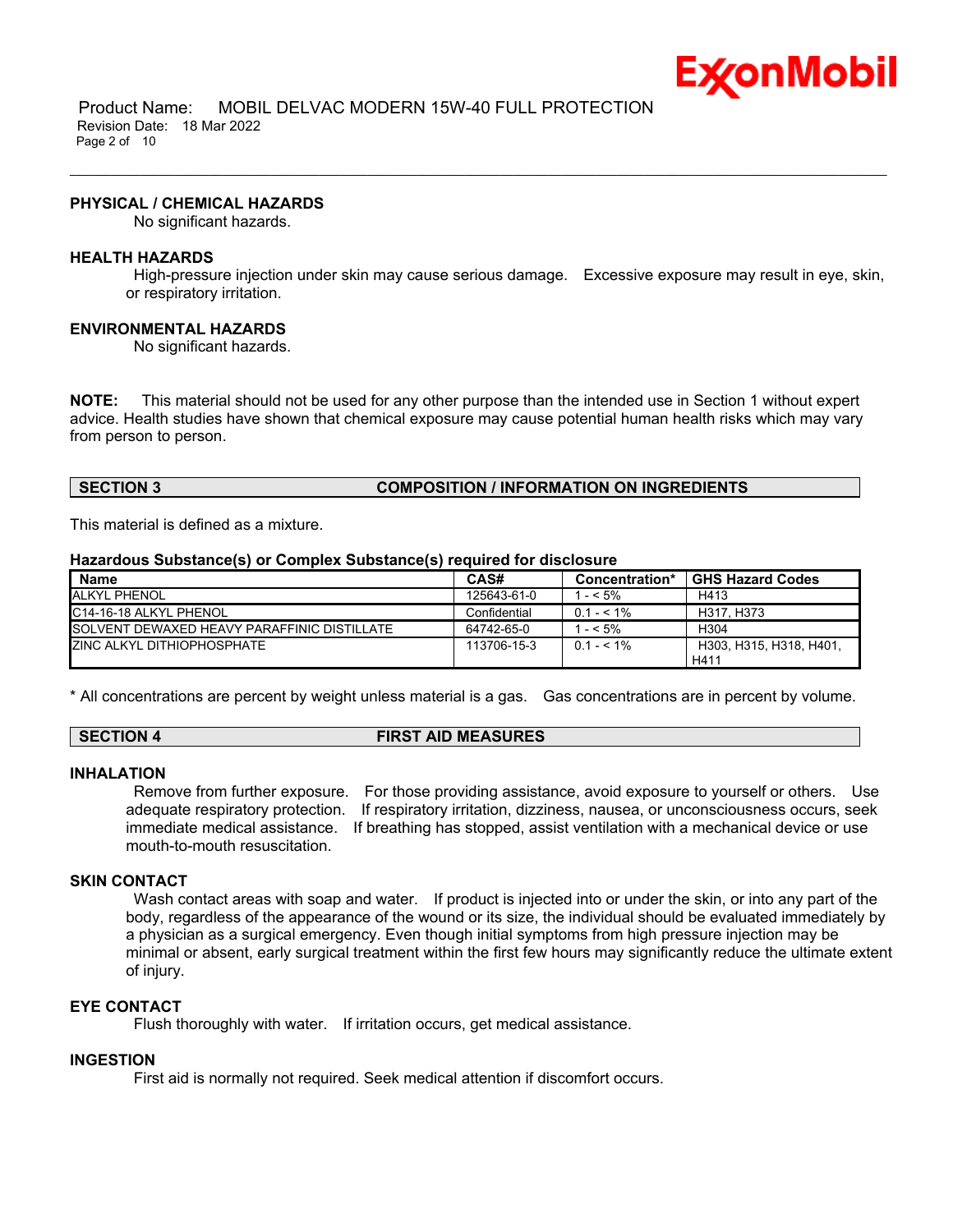

 Product Name: MOBIL DELVAC MODERN 15W-40 FULL PROTECTION Revision Date: 18 Mar 2022 Page 3 of 10

# **NOTE TO PHYSICIAN**

None

# **SECTION 5 FIRE FIGHTING MEASURES**

\_\_\_\_\_\_\_\_\_\_\_\_\_\_\_\_\_\_\_\_\_\_\_\_\_\_\_\_\_\_\_\_\_\_\_\_\_\_\_\_\_\_\_\_\_\_\_\_\_\_\_\_\_\_\_\_\_\_\_\_\_\_\_\_\_\_\_\_\_\_\_\_\_\_\_\_\_\_\_\_\_\_\_\_\_\_\_\_\_\_\_\_\_\_\_\_\_\_\_\_\_\_\_\_\_\_\_\_\_\_\_\_\_\_\_\_\_\_

#### **EXTINGUISHING MEDIA**

**Appropriate Extinguishing Media:** Use water fog, foam, dry chemical or carbon dioxide (CO2) to extinguish flames.

**Inappropriate Extinguishing Media:** Straight Streams of Water

# **FIRE FIGHTING**

**Fire Fighting Instructions:** Evacuate area. Prevent runoff from fire control or dilution from entering streams, sewers, or drinking water supply. Firefighters should use standard protective equipment and in enclosed spaces, self-contained breathing apparatus (SCBA). Use water spray to cool fire exposed surfaces and to protect personnel.

**Hazardous Combustion Products:** Aldehydes, Incomplete combustion products, Oxides of carbon, Smoke, Fume, Sulfur oxides

# **FLAMMABILITY PROPERTIES**

**Flash Point [Method]:** >215°C (419°F) [ASTM D-92] **Flammable Limits (Approximate volume % in air):** LEL: 0.9 UEL: 7.0 **Autoignition Temperature:** N/D

# **SECTION 6 ACCIDENTAL RELEASE MEASURES**

# **NOTIFICATION PROCEDURES**

In the event of a spill or accidental release, notify relevant authorities in accordance with all applicable regulations.

#### **PROTECTIVE MEASURES**

Avoid contact with spilled material. See Section 5 for fire fighting information. See the Hazard Identification Section for Significant Hazards. See Section 4 for First Aid Advice. See Section 8 for advice on the minimum requirements for personal protective equipment. Additional protective measures may be necessary, depending on the specific circumstances and/or the expert judgment of the emergency responders.

For emergency responders: Respiratory protection: respiratory protection will be necessary only in special cases, e.g., formation of mists. Half-face or full-face respirator with filter(s) for dust/organic vapor or Self Contained Breathing Apparatus (SCBA) can be used depending on the size of spill and potential level of exposure. If the exposure cannot be completely characterized or an oxygen deficient atmosphere is possible or anticipated, SCBA is recommended. Work gloves that are resistant to hydrocarbons are recommended. Gloves made of polyvinyl acetate (PVA) are not water-resistant and are not suitable for emergency use. Chemical goggles are recommended if splashes or contact with eyes is possible. Small spills: normal antistatic work clothes are usually adequate. Large spills: full body suit of chemical resistant, antistatic material is recommended.

# **SPILL MANAGEMENT**

**Land Spill:** Stop leak if you can do it without risk. Recover by pumping or with suitable absorbent.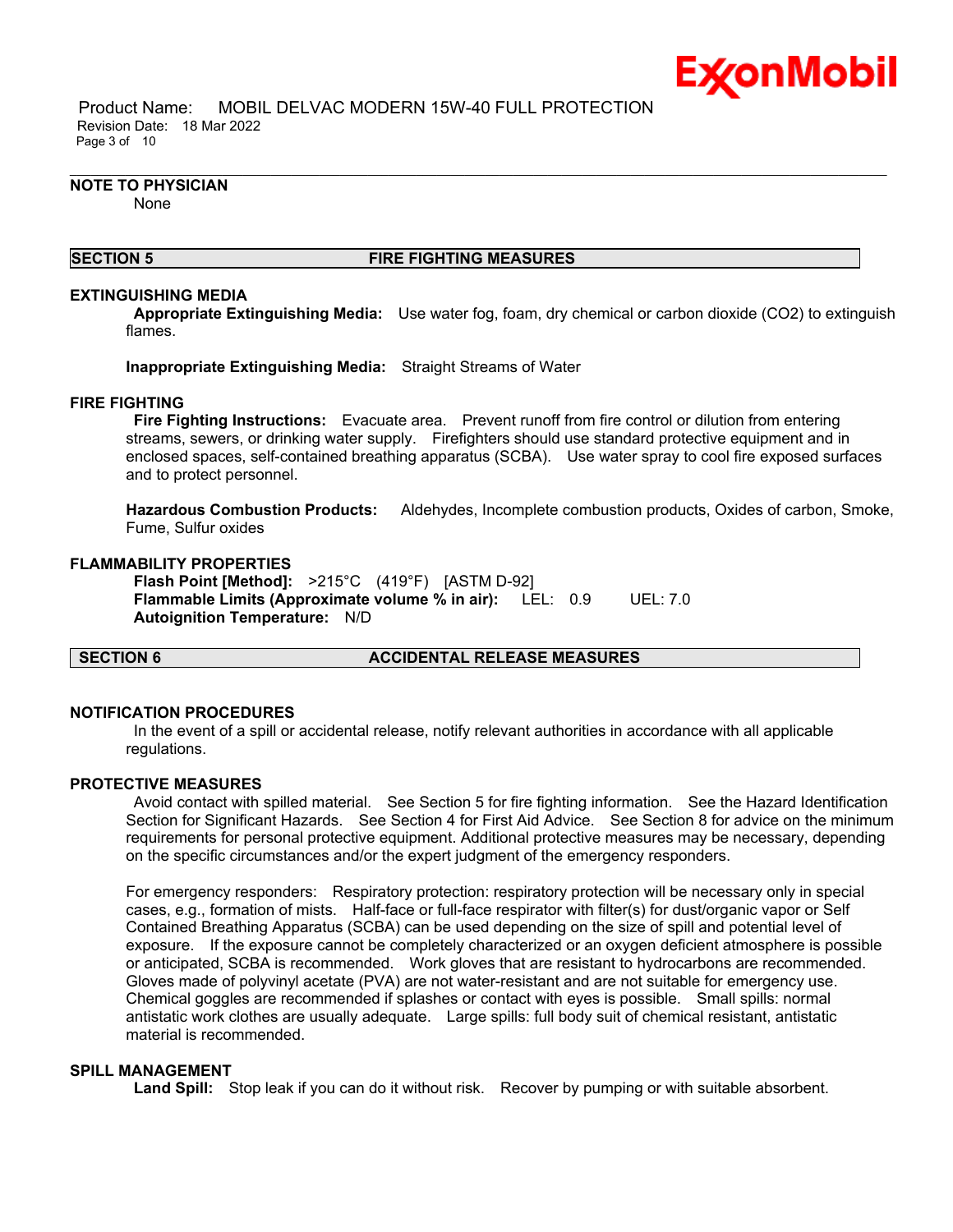Product Name: MOBIL DELVAC MODERN 15W-40 FULL PROTECTION Revision Date: 18 Mar 2022 Page 4 of 10

**Water Spill:** Stop leak if you can do it without risk. Confine the spill immediately with booms. Warn other shipping. Remove from the surface by skimming or with suitable absorbents. Seek the advice of a specialist before using dispersants.

\_\_\_\_\_\_\_\_\_\_\_\_\_\_\_\_\_\_\_\_\_\_\_\_\_\_\_\_\_\_\_\_\_\_\_\_\_\_\_\_\_\_\_\_\_\_\_\_\_\_\_\_\_\_\_\_\_\_\_\_\_\_\_\_\_\_\_\_\_\_\_\_\_\_\_\_\_\_\_\_\_\_\_\_\_\_\_\_\_\_\_\_\_\_\_\_\_\_\_\_\_\_\_\_\_\_\_\_\_\_\_\_\_\_\_\_\_\_

Water spill and land spill recommendations are based on the most likely spill scenario for this material; however, geographic conditions, wind, temperature, (and in the case of a water spill) wave and current direction and speed may greatly influence the appropriate action to be taken. For this reason, local experts should be consulted. Note: Local regulations may prescribe or limit action to be taken.

# **ENVIRONMENTAL PRECAUTIONS**

Large Spills: Dike far ahead of liquid spill for later recovery and disposal. Prevent entry into waterways, sewers, basements or confined areas.

# **SECTION 7 HANDLING AND STORAGE**

# **HANDLING**

Avoid contact with used product. Prevent small spills and leakage to avoid slip hazard. Material can accumulate static charges which may cause an electrical spark (ignition source). When the material is handled in bulk, an electrical spark could ignite any flammable vapors from liquids or residues that may be present (e.g., during switch-loading operations). Use proper bonding and/or ground procedures. However, bonding and grounds may not eliminate the hazard from static accumulation. Consult local applicable standards for guidance. Additional references include American Petroleum Institute 2003 (Protection Against Ignitions Arising out of Static, Lightning and Stray Currents) or National Fire Protection Agency 77 (Recommended Practice on Static Electricity) or CENELEC CLC/TR 50404 (Electrostatics - Code of practice for the avoidance of hazards due to static electricity).

**Static Accumulator:** This material is a static accumulator.

# **STORAGE**

The type of container used to store the material may affect static accumulation and dissipation. Do not store in open or unlabelled containers.

# **SECTION 8 EXPOSURE CONTROLS / PERSONAL PROTECTION**

# **EXPOSURE LIMIT VALUES**

**Exposure limits/standards (Note: Exposure limits are not additive)**

| <b>Substance Name</b>        | Form      |            | <b>Limit / Standard</b> |         | <b>Note</b> | <b>Source</b>           |
|------------------------------|-----------|------------|-------------------------|---------|-------------|-------------------------|
| SOLVENT DEWAXED HEAVY        | Mist.     | <b>TWA</b> | $5 \text{ mg/m}$        |         |             | <b>Philippines OELs</b> |
| <b>PARAFFINIC DISTILLATE</b> |           |            |                         |         |             |                         |
| SOLVENT DEWAXED HEAVY        |           | TWA        | 2000                    | 500 ppm |             | Philippines OELs        |
| <b>PARAFFINIC DISTILLATE</b> |           |            | ma/m3                   |         |             |                         |
| SOLVENT DEWAXED HEAVY        | Inhalable | <b>TWA</b> | $5 \text{ mg/m}$        |         |             | <b>ACGIH</b>            |
| <b>PARAFFINIC DISTILLATE</b> | fraction. |            |                         |         |             |                         |

**Exposure limits/standards for materials that can be formed when handling this product:** When mists/aerosols can occur the following is recommended:  $5 \text{ mg/m}^3$  - ACGIH TLV (inhalable fraction).

NOTE: Limits/standards shown for guidance only. Follow applicable regulations.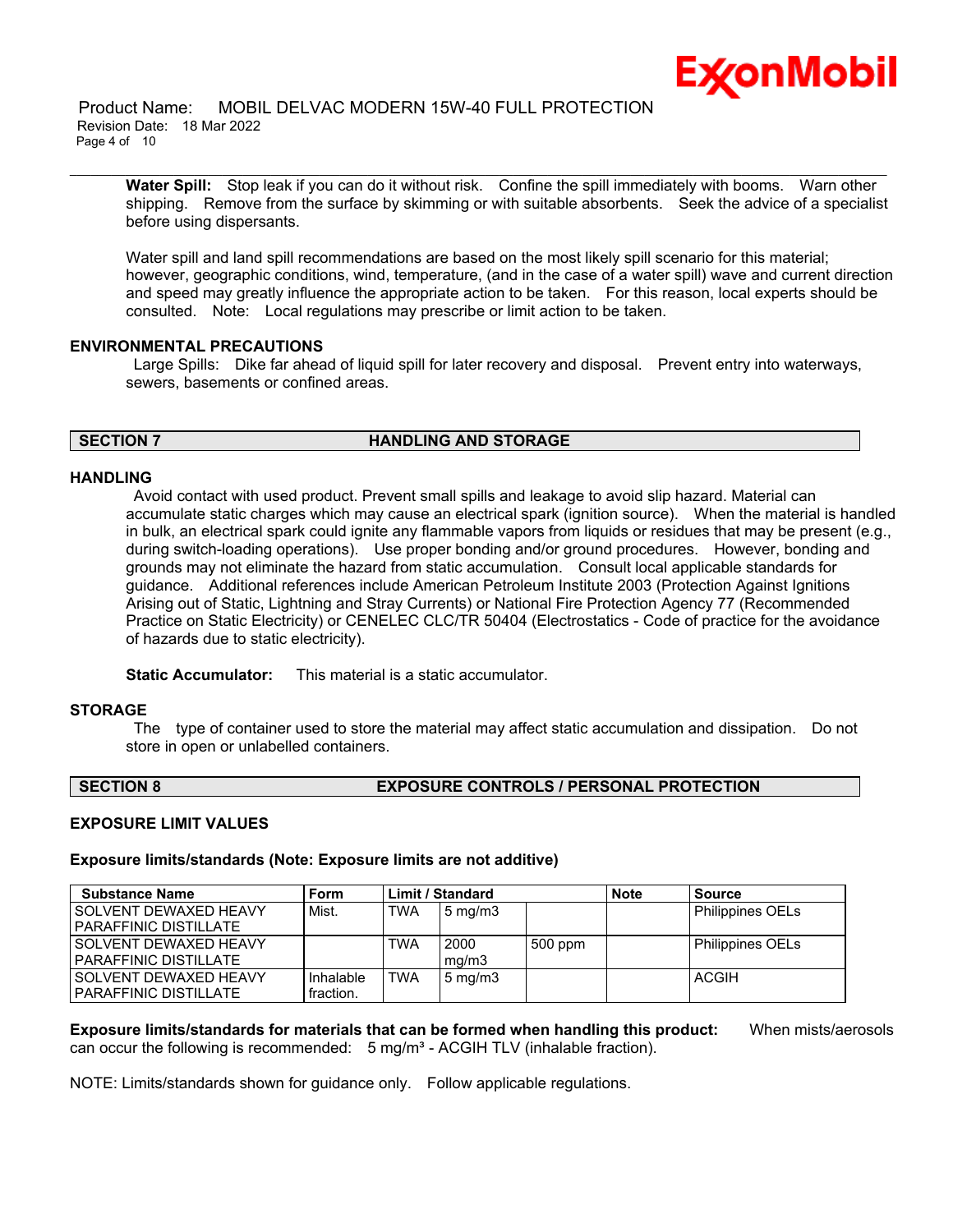

# **ENGINEERING CONTROLS**

The level of protection and types of controls necessary will vary depending upon potential exposure conditions. Control measures to consider:

No special requirements under ordinary conditions of use and with adequate ventilation.

\_\_\_\_\_\_\_\_\_\_\_\_\_\_\_\_\_\_\_\_\_\_\_\_\_\_\_\_\_\_\_\_\_\_\_\_\_\_\_\_\_\_\_\_\_\_\_\_\_\_\_\_\_\_\_\_\_\_\_\_\_\_\_\_\_\_\_\_\_\_\_\_\_\_\_\_\_\_\_\_\_\_\_\_\_\_\_\_\_\_\_\_\_\_\_\_\_\_\_\_\_\_\_\_\_\_\_\_\_\_\_\_\_\_\_\_\_\_

# **PERSONAL PROTECTION**

Personal protective equipment selections vary based on potential exposure conditions such as applications, handling practices, concentration and ventilation. Information on the selection of protective equipment for use with this material, as provided below, is based upon intended, normal usage.

**Respiratory Protection:** If engineering controls do not maintain airborne contaminant concentrations at a level which is adequate to protect worker health, an approved respirator may be appropriate. Respirator selection, use, and maintenance must be in accordance with regulatory requirements, if applicable. Types of respirators to be considered for this material include:

No special requirements under ordinary conditions of use and with adequate ventilation. Particulate

For high airborne concentrations, use an approved supplied-air respirator, operated in positive pressure mode. Supplied air respirators with an escape bottle may be appropriate when oxygen levels are inadequate, gas/vapor warning properties are poor, or if air purifying filter capacity/rating may be exceeded.

**Hand Protection:** Any specific glove information provided is based on published literature and glove manufacturer data. Glove suitability and breakthrough time will differ depending on the specific use conditions. Contact the glove manufacturer for specific advice on glove selection and breakthrough times for your use conditions. Inspect and replace worn or damaged gloves. The types of gloves to be considered for this material include:

No protection is ordinarily required under normal conditions of use. Nitrile,Viton

**Eye Protection:** If contact is likely, safety glasses with side shields are recommended.

**Skin and Body Protection:** Any specific clothing information provided is based on published literature or manufacturer data. The types of clothing to be considered for this material include:

No skin protection is ordinarily required under normal conditions of use. In accordance with good industrial hygiene practices, precautions should be taken to avoid skin contact.

**Specific Hygiene Measures:** Always observe good personal hygiene measures, such as washing after handling the material and before eating, drinking, and/or smoking. Routinely wash work clothing and protective equipment to remove contaminants. Discard contaminated clothing and footwear that cannot be cleaned. Practice good housekeeping.

# **ENVIRONMENTAL CONTROLS**

Comply with applicable environmental regulations limiting discharge to air, water and soil. Protect the environment by applying appropriate control measures to prevent or limit emissions.

# **SECTION 9 PHYSICAL AND CHEMICAL PROPERTIES**

**Note: Physical and chemical properties are provided for safety, health and environmental considerations only and may not fully represent product specifications. Contact the Supplier for additional information.**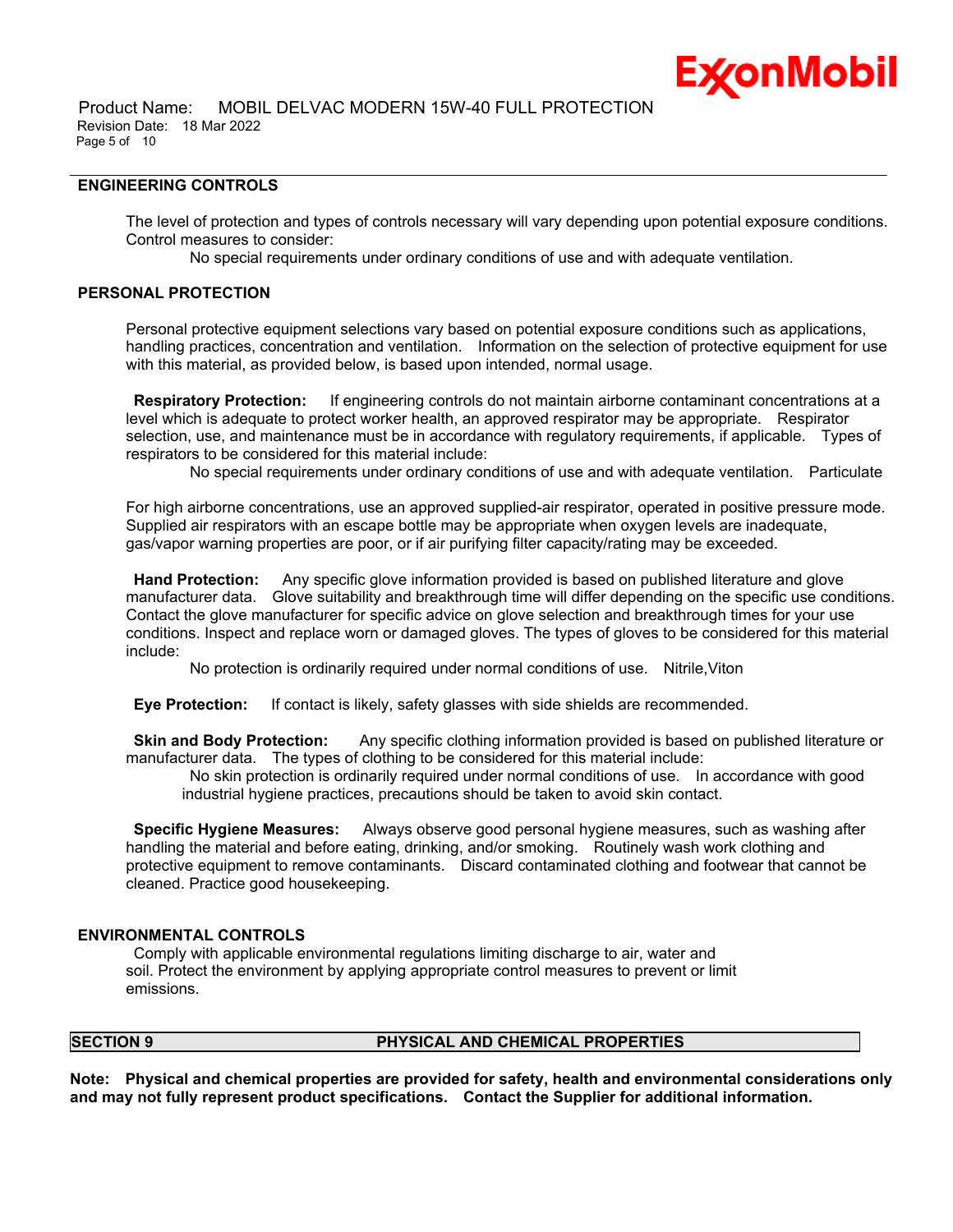

 Product Name: MOBIL DELVAC MODERN 15W-40 FULL PROTECTION Revision Date: 18 Mar 2022 Page 6 of 10

**GENERAL INFORMATION Physical State:** Liquid **Color:** Amber **Odor:** Characteristic **Odor Threshold:** N/D **IMPORTANT HEALTH, SAFETY, AND ENVIRONMENTAL INFORMATION Relative Density (at 15 °C):** 0.875 **Flammability (Solid, Gas):** N/A **Flash Point [Method]:** >215°C (419°F) [ASTM D-92] **Flammable Limits (Approximate volume % in air):** LEL: 0.9 UEL: 7.0 **Autoignition Temperature:** N/D **Boiling Point / Range:** > 316°C (600°F) **Decomposition Temperature:** N/D **Vapor Density (Air = 1):** N/D **Vapor Pressure:** < 0.013 kPa (0.1 mm Hg) at 20 °C **Evaporation Rate (n-butyl acetate = 1):** N/D **pH:** N/A **Log Pow (n-Octanol/Water Partition Coefficient):** > 3.5 **Solubility in Water:** Negligible **Viscosity:** 114 cSt (114 mm2/sec) at 40 °C | 15 cSt (15 mm2/sec) at 100°C **Oxidizing Properties:** See Hazards Identification Section.

# **OTHER INFORMATION**

**Freezing Point:** N/D **Melting Point:** N/A **Pour Point:** -27°C (-17°F) **DMSO Extract (mineral oil only), IP-346:** < 3 %wt

#### **SECTION 10 STABILITY AND REACTIVITY**

\_\_\_\_\_\_\_\_\_\_\_\_\_\_\_\_\_\_\_\_\_\_\_\_\_\_\_\_\_\_\_\_\_\_\_\_\_\_\_\_\_\_\_\_\_\_\_\_\_\_\_\_\_\_\_\_\_\_\_\_\_\_\_\_\_\_\_\_\_\_\_\_\_\_\_\_\_\_\_\_\_\_\_\_\_\_\_\_\_\_\_\_\_\_\_\_\_\_\_\_\_\_\_\_\_\_\_\_\_\_\_\_\_\_\_\_\_\_

**STABILITY:** Material is stable under normal conditions.

**CONDITIONS TO AVOID:** Excessive heat. High energy sources of ignition.

**MATERIALS TO AVOID:** Strong oxidizers

**HAZARDOUS DECOMPOSITION PRODUCTS:** Material does not decompose at ambient temperatures.

**POSSIBILITY OF HAZARDOUS REACTIONS:** Hazardous polymerization will not occur.

# **SECTION 11 TOXICOLOGICAL INFORMATION**

# **INFORMATION ON TOXICOLOGICAL EFFECTS**

| <b>Hazard Class</b>                                | <b>Conclusion / Remarks</b>                                |
|----------------------------------------------------|------------------------------------------------------------|
| <b>Inhalation</b>                                  |                                                            |
| Acute Toxicity: No end point data for<br>material. | Minimally Toxic. Based on assessment of the components.    |
| Irritation: No end point data for material.        | Negligible hazard at ambient/normal handling temperatures. |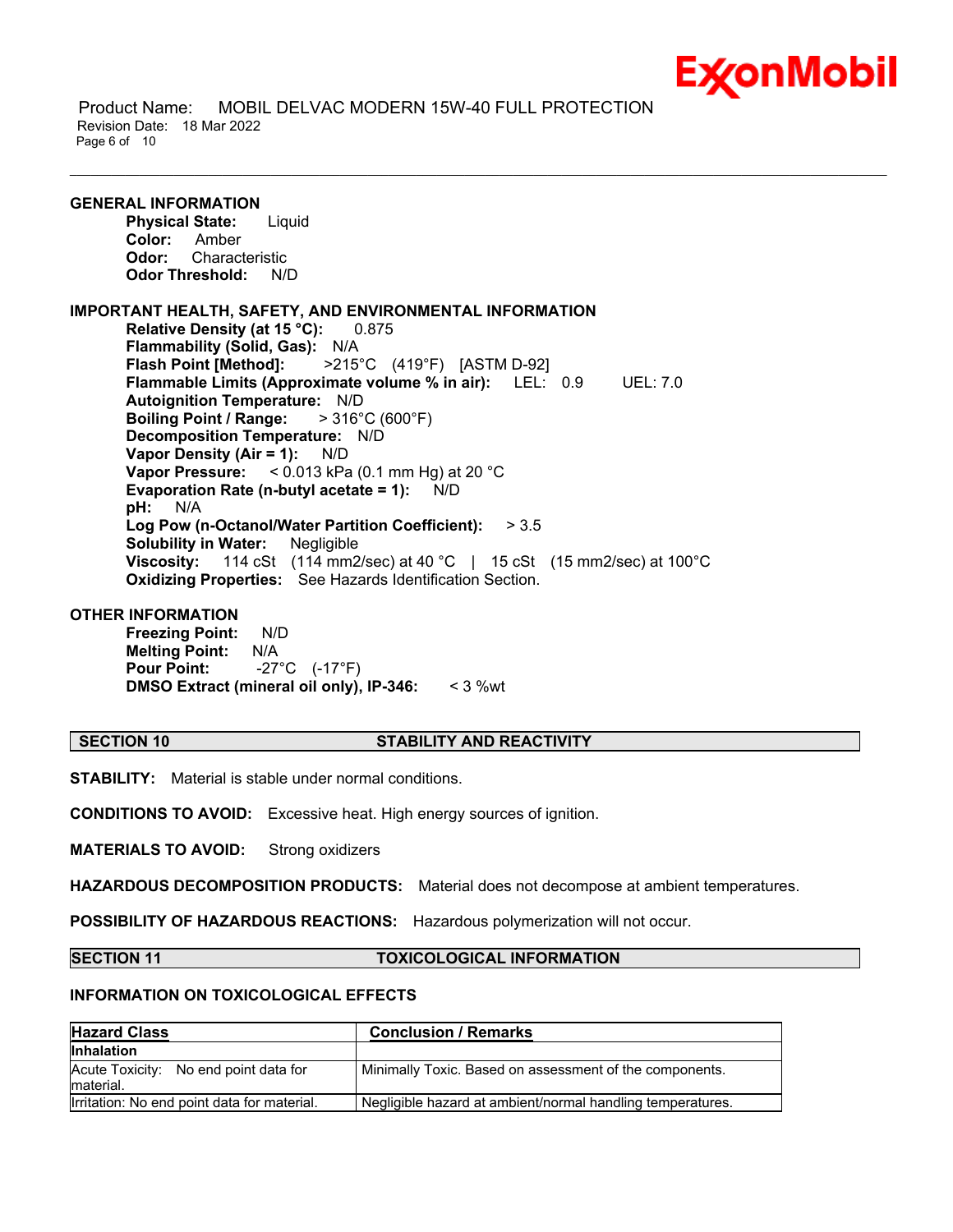

# Product Name: MOBIL DELVAC MODERN 15W-40 FULL PROTECTION Revision Date: 18 Mar 2022 Page 7 of 10

| Ingestion                                                         |                                                                                                                   |  |
|-------------------------------------------------------------------|-------------------------------------------------------------------------------------------------------------------|--|
| Acute Toxicity: No end point data for                             | Minimally Toxic. Based on assessment of the components.                                                           |  |
| lmaterial.                                                        |                                                                                                                   |  |
| <b>Skin</b>                                                       |                                                                                                                   |  |
| Acute Toxicity: No end point data for<br>material.                | Minimally Toxic. Based on assessment of the components.                                                           |  |
| Skin Corrosion/Irritation: No end point data                      | Negligible irritation to skin at ambient temperatures. Based on                                                   |  |
| lfor material.                                                    | assessment of the components.                                                                                     |  |
| Eye                                                               |                                                                                                                   |  |
| Serious Eye Damage/Irritation: No end point<br>data for material. | May cause mild, short-lasting discomfort to eyes. Based on<br>assessment of the components.                       |  |
| <b>Sensitization</b>                                              |                                                                                                                   |  |
| Respiratory Sensitization: No end point data<br>for material.     | Not expected to be a respiratory sensitizer.                                                                      |  |
| Skin Sensitization: No end point data for<br>lmaterial.           | Not expected to be a skin sensitizer. Based on assessment of the<br>components.                                   |  |
| Aspiration: Data available.                                       | Not expected to be an aspiration hazard. Based on physico-<br>chemical properties of the material.                |  |
| Germ Cell Mutagenicity: No end point data<br>for material.        | Not expected to be a germ cell mutagen. Based on assessment of<br>the components.                                 |  |
| Carcinogenicity: No end point data for<br>material.               | Not expected to cause cancer. Based on assessment of the<br>components.                                           |  |
| Reproductive Toxicity: No end point data<br>for material.         | Not expected to be a reproductive toxicant. Based on assessment<br>of the components.                             |  |
| Lactation: No end point data for material.                        | Not expected to cause harm to breast-fed children.                                                                |  |
| <b>Specific Target Organ Toxicity (STOT)</b>                      |                                                                                                                   |  |
| Single Exposure: No end point data for<br>lmaterial.              | Not expected to cause organ damage from a single exposure.                                                        |  |
| Repeated Exposure: No end point data for<br>material.             | Not expected to cause organ damage from prolonged or repeated<br>exposure. Based on assessment of the components. |  |

# **OTHER INFORMATION**

# **For the product itself:**

Component concentrations in this formulation would not be expected to cause skin sensitization, based on tests of the components, this formulation, or similar formulations.

Diesel engine oils: Not carcinogenic in animals tests. Used and unused diesel engine oils did not produce any carcinogenic effects in chronic mouse skin painting studies.

 Oils that are used in gasoline engines may become hazardous and display the following properties: Carcinogenic in animal tests. Caused mutations in vitro. Possible allergen and photoallergen. Contains polycyclic aromatic compounds (PAC) from combustion products of gasoline and/or thermal degradation products.

# **Contains:**

Base oil severely refined: Not carcinogenic in animal studies. Representative material passes IP-346, Modified Ames test, and/or other screening tests. Dermal and inhalation studies showed minimal effects; lung non-specific infiltration of immune cells, oil deposition and minimal granuloma formation. Not sensitizing in test animals.

# **IARC Classification:**

**The following ingredients are cited on the lists below:** None.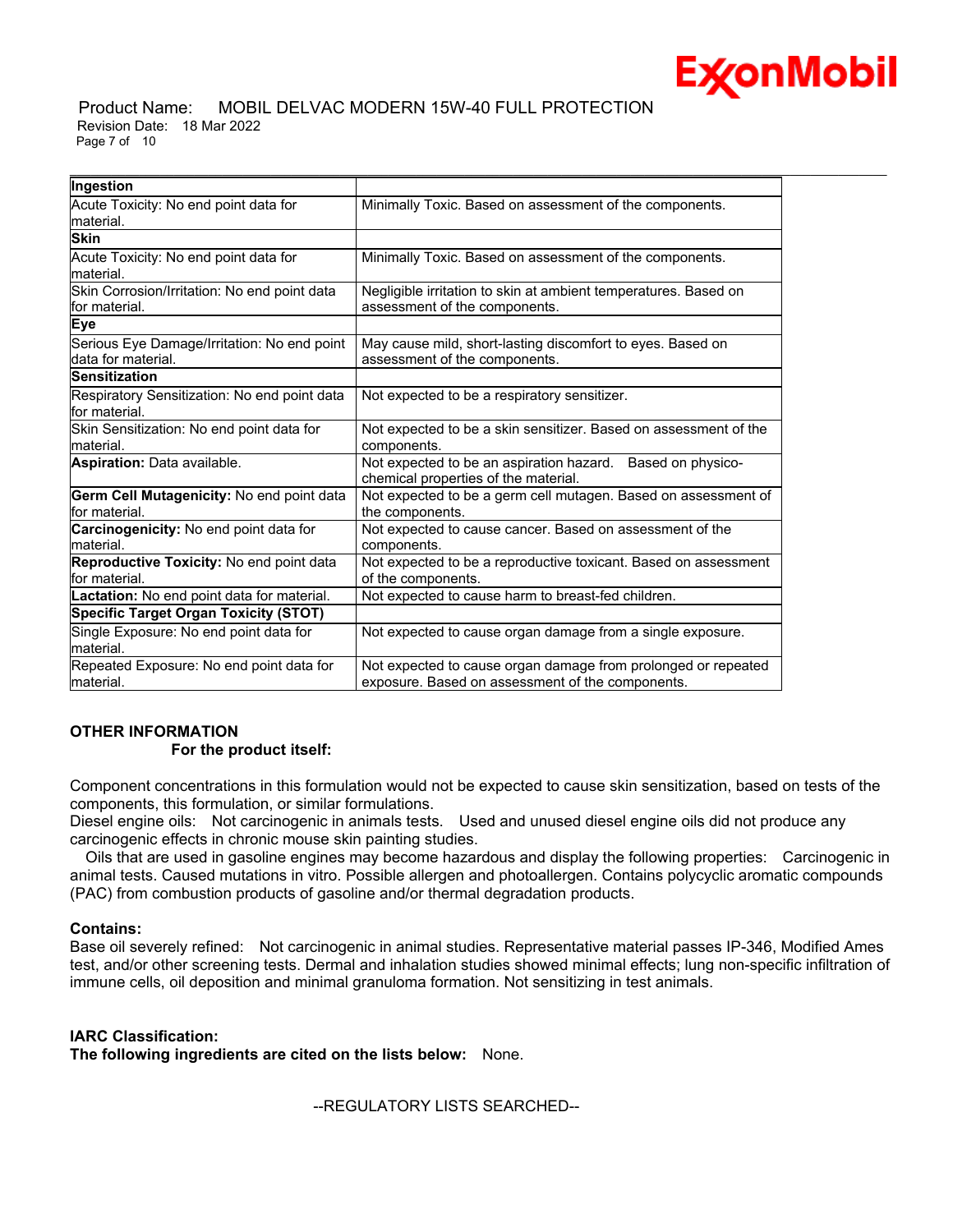

 Product Name: MOBIL DELVAC MODERN 15W-40 FULL PROTECTION Revision Date: 18 Mar 2022 Page 8 of 10

 $1 = IARC 1$  2 =  $IARC 2A$  3 =  $IARC 2B$ 

# **SECTION 12 ECOLOGICAL INFORMATION**

The information given is based on data for the material, components of the material, or for similar materials, through the application of bridging principals.

\_\_\_\_\_\_\_\_\_\_\_\_\_\_\_\_\_\_\_\_\_\_\_\_\_\_\_\_\_\_\_\_\_\_\_\_\_\_\_\_\_\_\_\_\_\_\_\_\_\_\_\_\_\_\_\_\_\_\_\_\_\_\_\_\_\_\_\_\_\_\_\_\_\_\_\_\_\_\_\_\_\_\_\_\_\_\_\_\_\_\_\_\_\_\_\_\_\_\_\_\_\_\_\_\_\_\_\_\_\_\_\_\_\_\_\_\_\_

# **ECOTOXICITY**

Material -- Not expected to be harmful to aquatic organisms.

# **MOBILITY**

 Base oil component -- Low solubility and floats and is expected to migrate from water to the land. Expected to partition to sediment and wastewater solids.

# **PERSISTENCE AND DEGRADABILITY**

## **Biodegradation:**

Base oil component -- Expected to be inherently biodegradable

# **BIOACCUMULATION POTENTIAL**

 Base oil component -- Has the potential to bioaccumulate, however metabolism or physical properties may reduce the bioconcentration or limit bioavailability.

# **SECTION 13 DISPOSAL CONSIDERATIONS**

Disposal recommendations based on material as supplied. Disposal must be in accordance with current applicable laws and regulations, and material characteristics at time of disposal.

# **DISPOSAL RECOMMENDATIONS**

Product is suitable for burning in an enclosed controlled burner for fuel value or disposal by supervised incineration at very high temperatures to prevent formation of undesirable combustion products.

**Empty Container Warning** Empty Container Warning (where applicable): Empty containers may contain residue and can be dangerous. Do not attempt to refill or clean containers without proper instructions. Empty drums should be completely drained and safely stored until appropriately reconditioned or disposed. Empty containers should be taken for recycling, recovery, or disposal through suitably qualified or licensed contractor and in accordance with governmental regulations. DO NOT PRESSURISE, CUT, WELD, BRAZE, SOLDER, DRILL, GRIND, OR EXPOSE SUCH CONTAINERS TO HEAT, FLAME, SPARKS, STATIC ELECTRICITY, OR OTHER SOURCES OF IGNITION. THEY MAY EXPLODE AND CAUSE INJURY OR DEATH.

# **SECTION 14 TRANSPORT INFORMATION**

**LAND** : Not Regulated for Land Transport

**SEA (IMDG):** Not Regulated for Sea Transport according to IMDG-Code

**Marine Pollutant:** No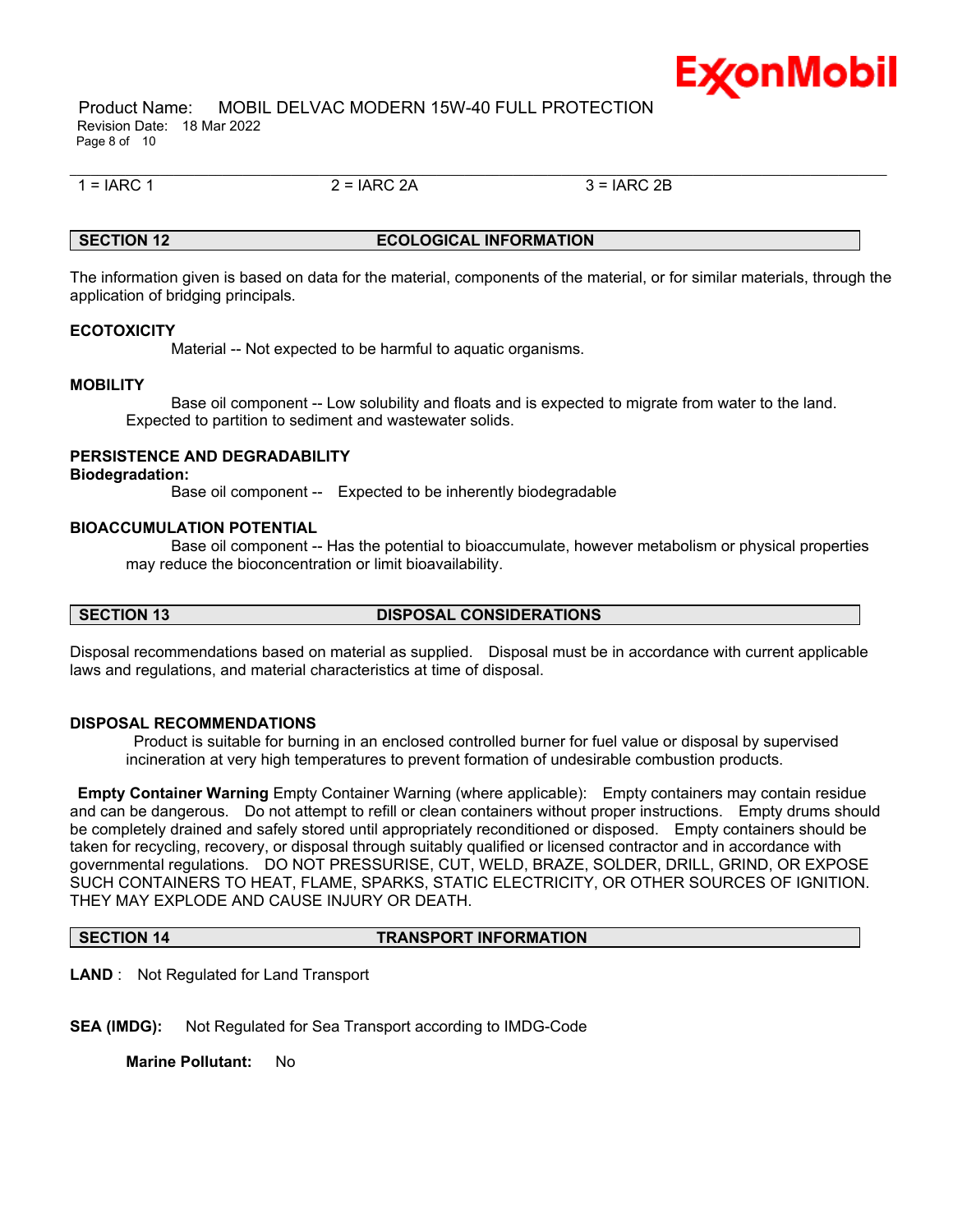

 Product Name: MOBIL DELVAC MODERN 15W-40 FULL PROTECTION Revision Date: 18 Mar 2022 Page 9 of 10

# **AIR (IATA):** Not Regulated for Air Transport

# **SECTION 15 REGULATORY INFORMATION**

**This material is not considered hazardous according to the Classification of Chemicals based on Globally Harmonized System of Classification and Labelling of Chemicals (GHS) under the Joint DTI-DENR-DA-DOF-DOH-DILG-DOLE-DOTC Administrative Order No. 01 Series of 2009 by ministries.**

\_\_\_\_\_\_\_\_\_\_\_\_\_\_\_\_\_\_\_\_\_\_\_\_\_\_\_\_\_\_\_\_\_\_\_\_\_\_\_\_\_\_\_\_\_\_\_\_\_\_\_\_\_\_\_\_\_\_\_\_\_\_\_\_\_\_\_\_\_\_\_\_\_\_\_\_\_\_\_\_\_\_\_\_\_\_\_\_\_\_\_\_\_\_\_\_\_\_\_\_\_\_\_\_\_\_\_\_\_\_\_\_\_\_\_\_\_\_

# **REGULATORY STATUS AND APPLICABLE LAWS AND REGULATIONS**

**Product is under Philippines PCL/CCO:** Not Regulated **Ozone Depleting Substances (ODS) (Chemical Control Order, DENR Admin. Order No. 2013-25):** Not Regulated

**Listed or exempt from listing/notification on the following chemical inventories :** DSL, ENCS, ISHL, PICCS, TSCA

 **Special Cases:**

| Inventory    | <b>Status</b>             |
|--------------|---------------------------|
| <b>AIIC</b>  | <b>Restrictions Apply</b> |
| <b>IECSC</b> | <b>Restrictions Apply</b> |
| KECI         | <b>Restrictions Apply</b> |
| TCSI         | <b>Restrictions Apply</b> |

# **SECTION 16 OTHER INFORMATION**

# **N/D = Not determined, N/A = Not applicable**

**KEY TO THE H-CODES CONTAINED IN SECTION 3 OF THIS DOCUMENT (for information only):**

H303: May be harmful if swallowed; Acute Tox Oral, Cat 5

H304: May be fatal if swallowed and enters airways; Aspiration, Cat 1

H315: Causes skin irritation; Skin Corr/Irritation, Cat 2

H317: May cause allergic skin reaction; Skin Sensitization, Cat 1

H318: Causes serious eye damage; Serious Eye Damage/Irr, Cat 1

H373: May cause damage to organs through prolonged or repeated exposure; Target Organ, Repeated, Cat 2

H401: Toxic to aquatic life; Acute Env Tox, Cat 2

H411: Toxic to aquatic life with long lasting effects; Chronic Env Tox, Cat 2

H413: May cause long lasting harmful effects to aquatic life; Chronic Env Tox, Cat 4

# **THIS SAFETY DATA SHEET CONTAINS THE FOLLOWING REVISIONS:** No revision information

The information and recommendations contained herein are, to the best of ExxonMobil's knowledge and belief, accurate and reliable as of the date issued. You can contact ExxonMobil to insure that this document is the most current available from ExxonMobil. The information and recommendations are offered for the user's consideration and examination. It is the user's responsibility to satisfy itself that the product is suitable for the intended use. If buyer repackages this product, it is the user's responsibility to insure proper health, safety and other necessary information is included with and/or on the container. Appropriate warnings and safe-handling procedures should be provided to handlers and users. Alteration of this document is strictly prohibited. Except to the extent required by law, republication or retransmission of this document, in whole or in part, is not permitted. The term, "ExxonMobil" is used for

-----------------------------------------------------------------------------------------------------------------------------------------------------